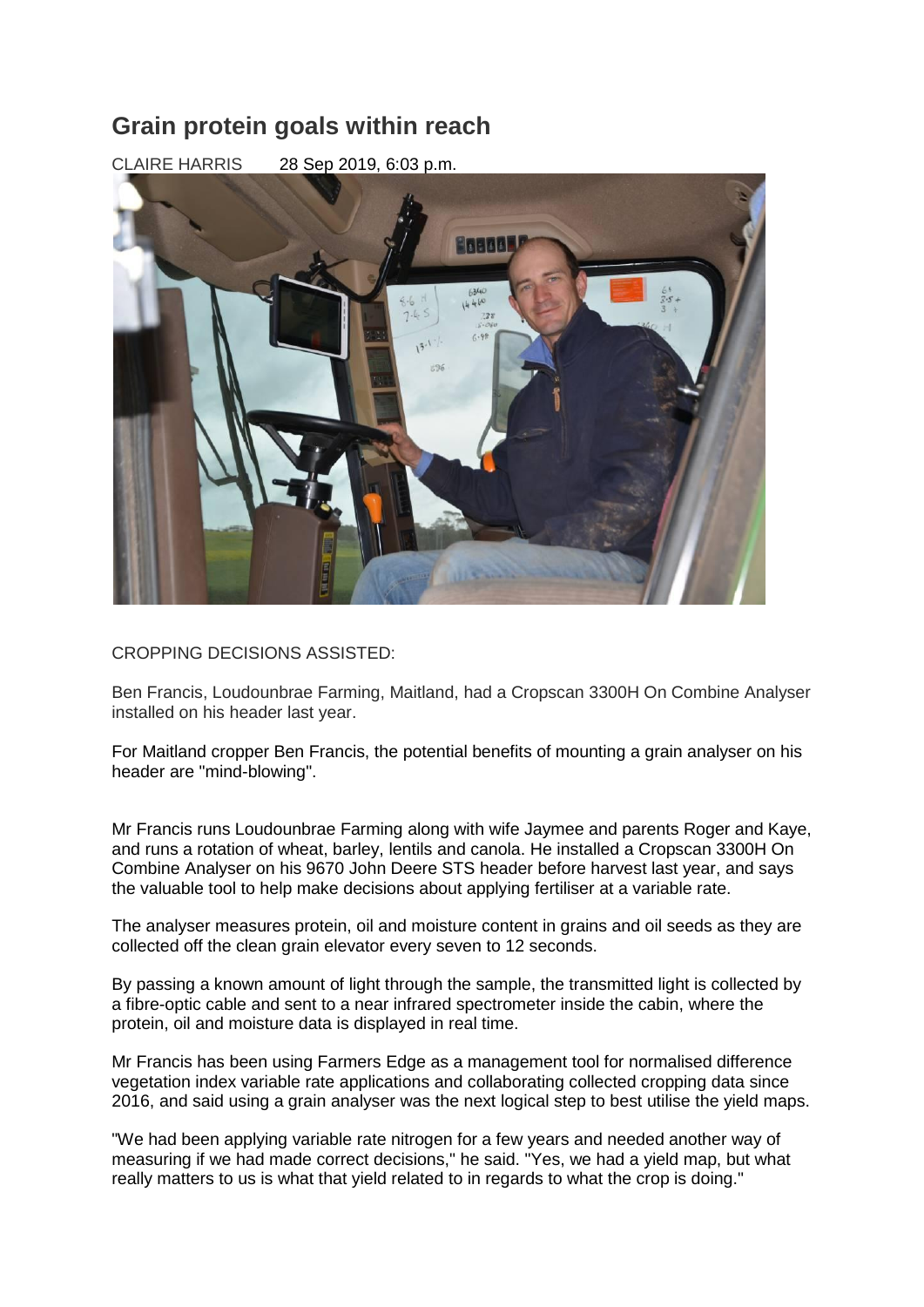Mr Francis was able to use last year's data to blend grain off the header to help reach his protein target of 10.5 per cent for APW, but said he had not made any major decisions regarding variable rate fertiliser for his crops.

There are operations out there which have had grain analysers for a couple of years and are making some phenomenal decisions out of them - I want to get to that point.

"You can't base (decisions) off one year of data, we're still at that point in time where we'll be just accumulating and correlating data for the next couple of years," he said.

But Mr Francis said the accumulated data would assist him to make sure his crops were nutritionally balanced.

"If I want to harvest grain with a H2 (receival standard), we can apply fertiliser to achieve that, if we want APW, we can iron kinks out that we're seeing across paddocks to achieve that," he said.

"We want to realise our full yield potential, and quality.

"For example, if we have a high yielding area of a crop with a low protein content, I'd apply more nitrogen to that area."

Mr Francis said the moisture reading was another major benefit of the analyser, having wanted to collect moisture readings for years, but "holding off" until he could install a device on the header.

"I have to reap a sample to find out what the moisture is, so why not have that on the header?" he said.

The ability to create instant maps while harvesting, with data showing bin and field averages, was another bonus, Mr Francis said.

## NEW TOOL OFFERS MULTIPLE BENEFITS

MAITLAND cropper Ben Francis said while data collected by his Cropscan 3300H On Combine Analyser would help him make decisions about nitrogen fertilisers in the future, the analyser would influence decisions regarding all major inputs.

"If we're getting our protein on par and a yield increase because we're not overfeeding or under feeding, it'll have other spin-off benefits, in regards to applications of trace elements and phosphorus and other inputs," he said.

"There are operations out there which have had grain analysers for a couple of years and are making some phenomenal decisions out of them - I want to get to that point."

[Decisions made early in season to cut for hay](https://www.stockjournal.com.au/story/6406852/decisions-made-early-in-season-to-cut-for-hay/)

The accuracy and frequency of data collecting was an appealing feature of the tool, Mr Francis said.

"This is to the quality that the silo will sample at, and it's happening about 10 times a minute," he said.

He said the analyser was used on all his crops, and was relatively hassle free.